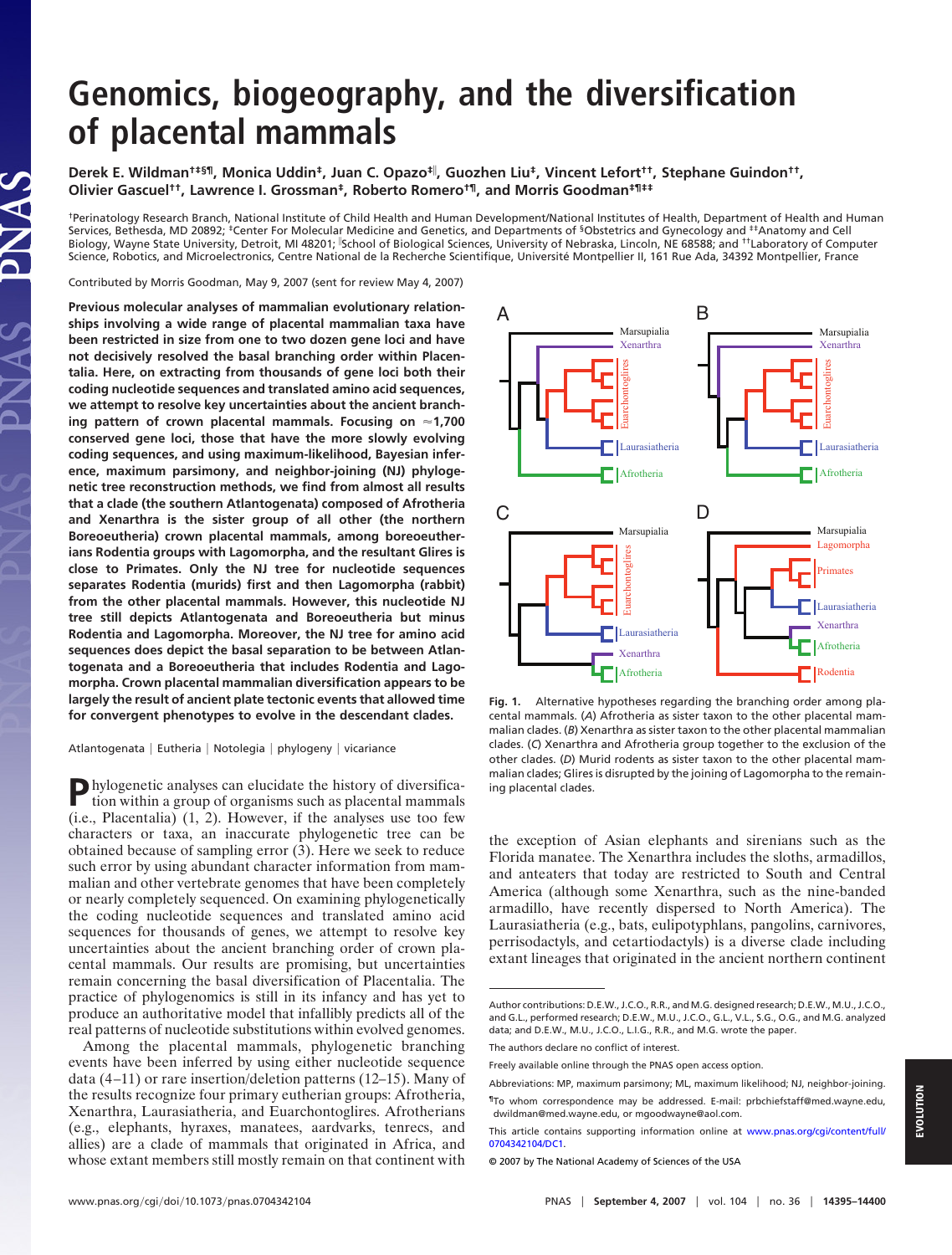

**Fig. 2.** Phylogenetic relationships among major placental groups. Optimal tree topology obtained by MP using first and second codon positions (267,158 steps), PAUP\* ML (-ln L = 7,238,023.807), PhyML ML (-ln L = 7,240,210.130) and Bayesian approaches, based on the 1,443,825-bp alignment. PhyML bootstrap supports equal 100% for all nodes. Bayesian posterior probabilities equal 1.0 for all nodes. MP bootstrap supports equal 100% for all nodes with the exception of a 95% value at one node. Branch lengths reflect the likelihood distances calculated by PAUP\* Ver. 4.0b10 using the GTR + I +  $\Gamma$  model chosen by ModelTest.

of Laurasia. The Euarchontoglires includes the species from five living mammalian orders (e.g., primates, treeshrews, flying lemurs, rabbits, and rodents). This last group remains the most controversial, and a number of recent studies have suggested it is not valid (4, 6, 7).

The studies that have identified and supported these primary groupings have been able to resolve the branching pattern within some of the clades, but a statistically robust determination of the branching order at the base of the placental clade continues to be elusive. Three primary hypotheses (Fig. 1 *A–C*) supporting the branching orders among the four major placental groups described above have been proposed. In the first scenario (9, 10, 16), Afrotherians split from the other three clades (Notolegia  $=$ Exafroplacentalia) at the base of the placental tree. In the second hypothesis (13), the Xenarthrans split from the other three clades (Epitheria). The third hypothesis (5, 11, 14, 17) proposes that Xenarthra and Afrotheria group together (Atlantogenata) to the exclusion of Laurasiatheria and Euarchontoglires (Boreoeutheria).

Some studies have suggested a fourth hypothesis, that one of the groups, Euarchontoglires, is polyphyletic, and that Glires (rodents and lagomorphs) is also not monophyletic (Fig. 1*D*). Based on a parsimony analysis of nuclear-encoded genes, it was reported (8) that murid rodents as represented by mouse and rat were the sister group to all other placental mammals, and that rabbits were the next branching clade. More recently, a number of large-scale genomic studies (4, 6) have reported that primates grouped more closely to laurasiatherians than to Glires.

To test the four alternative hypotheses (Fig. 1), we constructed phylogenetic trees and performed topology tests based on a data set that included nucleotide and amino acid sequence data from the complete genome sequences of 11 mammalian species representing the major placental clades depicted in Fig. 1, a marsupial opossum, and two nonmammalian outgroups. The ingroup taxa include three primates (human, chimpanzee, and rhesus macaque), two rodents (mouse and rat), rabbit, dog, cow, armadillo, African elephant, tenrec, and the South American Gray Short-tailed opossum. Chicken and frog were used as outgroups to root the tree. To avoid common pitfalls associated with phylogenomic studies, we focused our analyses on conserved protein coding genes to reduce saturation and longbranch attraction effects. Our alignment method also preserved the codon reading frame for all loci and all taxa, so we were able to remove potentially saturated third codon positions from the parsimony analyses. Because all tree reconstruction methods fail to recover the ''true'' tree given certain conditions, we used four different inferential tree reconstruction methods: maximum parsimony (MP), maximum likelihood (ML), Bayesian, and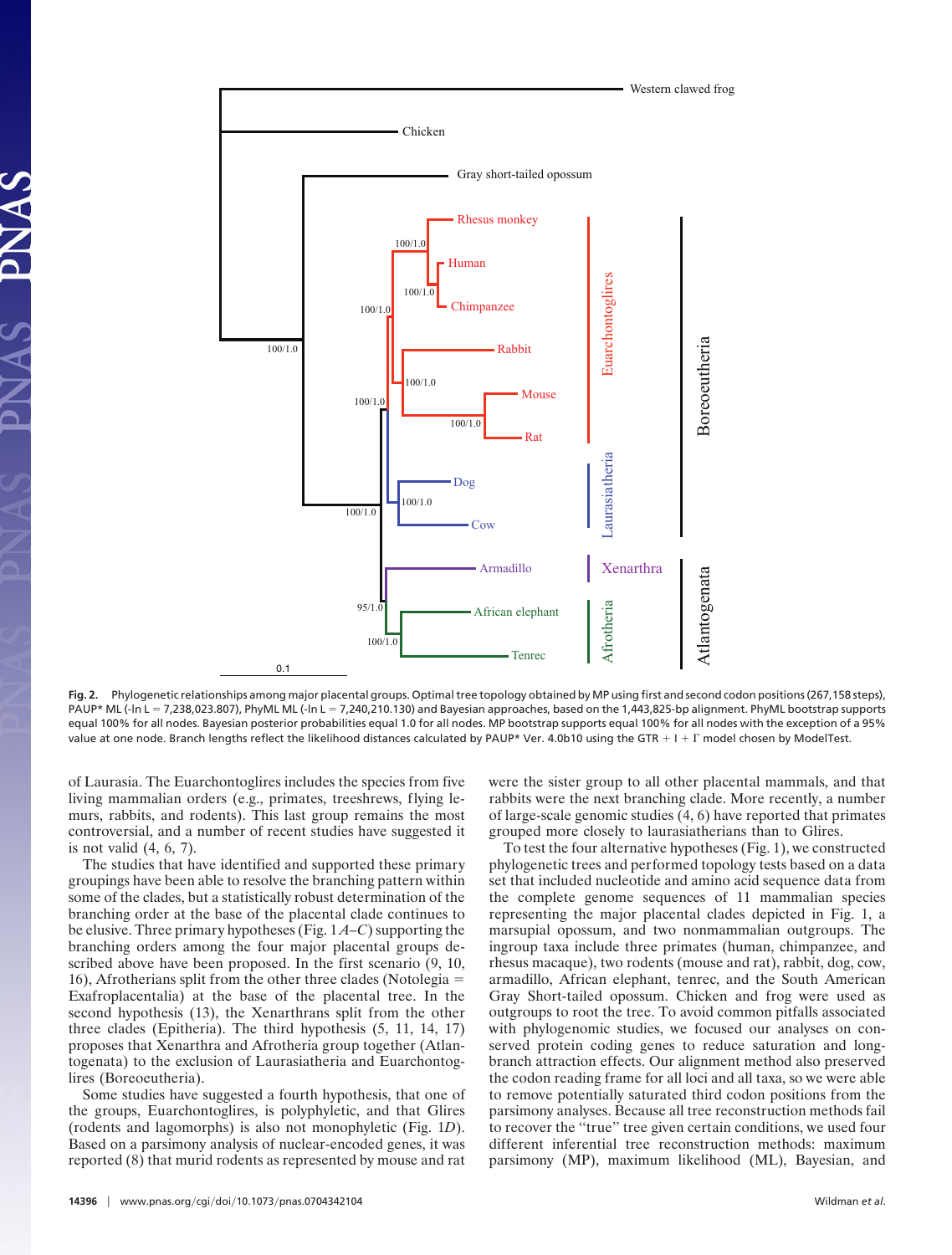

**Fig. 3.** NJ analyses of amino acid and nucleotide data sets. Optimal tree topology and branch lengths obtained by NJ analyses of nucleotides (*Left*) using the maximum composite likelihood distance and amino acid (*Right*) using the JTT distance. Bootstrap values of all nodes were 100% for 1,000 replicates, except when indicated by  $\ast$  (=97%). An identical tree topology to that shown for amino acids was obtained when only first and second codon positions were used.

neighbor-joining (NJ). The probabilistic methods (ML and Bayesian) may be more robust than the others to model assumption violation, although NJ can also often recover the true tree when the wrong model of sequence evolution is used. MP minimizes the amount of evolution (i.e., nucleotide substitutions) and in some cases, outperforms the probabilistic methods (18, 19). Although we would be encouraged if several of these tree reconstruction methods converged on just one of the four hypotheses, we realize that all methods might converge on an incorrect branching pattern for the basal diversification of Placentalia.

# **Results**

When all human RefSeq mRNA transcripts  $(n = 25,556)$  were aligned to their putative orthologs, the result was a gapped alignment of 36 Mb. However, orthologs for most genes could not be found for all 14 taxa. Therefore, the analyses included only those loci for which our method could assign orthologous sequences for all 14 taxa. This reduced data set consisted of a multiple sequence alignment of 1,698 protein-coding loci with an alignment length of 1,443,825 bp, including insertions and deletions. The mean composition of nucleotide bases in this alignment was as follows:  $T = 22.8\%, C = 23.8\%, A = 27.8\%,$ and  $G = 25.6\%$ . A table showing the nucleotide base composition at each codon position for each taxon as well as the number of nucleotides analyzed is included in [supporting information](http://www.pnas.org/cgi/content/full/0704342104/DC1) [\(SI\) Table 3.](http://www.pnas.org/cgi/content/full/0704342104/DC1) Notably, for each base at each of the three codon positions, there are at most only very small compositional differences among the 14 taxa. A summary spreadsheet of the

# **Table 1. Likelihood tests of alternative topologies**

Shimodaira–Hasegawa test

| Tree | -In I         | Diff-In L   |          |  |
|------|---------------|-------------|----------|--|
| А    | 7,239,065.38  | 1,041.57228 | $0.000*$ |  |
| B    | 7,239,235.261 | 1.211.45404 | $0.000*$ |  |
| C    | 7,238,023.807 | <b>Best</b> |          |  |
| D    | 7,243,526.067 | 5,502.25965 | $0.000*$ |  |

Shimodaira–Hasegawa test using RELL bootstrap (one-tailed test). Number of bootstrap replicates, 1,000.

 $* P < 0.05$ 

putative orthologs used in the main analyses [\(SI Table 4\)](http://www.pnas.org/cgi/content/full/0704342104/DC1), as well as the accompanying alignment files are available as SI.

Fig. 2 depicts the optimal phylogenetic branching pattern among the taxa whether a Bayesian, ML, or MP phylogenetic tree reconstruction method is used with the coding nucleotide sequence data or the parsimony amino acid data. The branch lengths in Fig. 2 were obtained by ML analysis. Fig. 3 depicts the optimal NJ trees. The MP nucleotide tree has a length of 267,158 steps, and the ML scores for the tree topology are -lnL 7,238,023.807 (PAUP\*) and -lnL 7,240,210.130 (PhyML). The branch support values for each of the clades are 100% (MP and PhyML bootstrap percent) or 1.0 (Bayesian posterior probability) at all nodes in the tree with the single exception of the Atlantogenata clade, which had a parsimony bootstrap value of 95% in the nucleotide analysis. The relatively short branch lengths seen in the catarrhine and, more specifically, the ape clade also provide further evidence for the hominid slowdown hypothesis (20, 21).

The NJ tree confirms the presence of the Atlantogenata clade with bootstrap support of  $100\%$ , although it differs from the other three methods by not supporting Euarchontoglires or Glires as monophyletic, indicating rodents as the first branching placental clade and depicting Laurasiatheria as the sister group to primates (Fig. 3). Parsimony and NJ results from the translated amino acid sequences both depict a basal split between Atlantogenata and Boreoeutheria. Whereas the parsimony amino acid and nucleotide sequence data results show an identical topology, the NJ amino acid tree depicts a boreoeutherian clade not detected by using nucleotide sequence data and indicates Lagomorpha is sister to a clade that includes the remaining Boreoeutheria (Fig. 3). Notably, with nucleotide sequences, when only first and second codon positions (positions less likely to be saturated by superimposed mutations) are retained, the NJ tree again depicts the basal Placentalia divergence to be between Atlantogenata and Boreoeutheria.

We conducted parsimony and likelihood topology tests on the phylogenetic trees constructed by using the coding nucleotide sequence data (Tables 1 and 2). The likelihood tests clearly indicate the tree depicted in Figs. 1*C* and 2 is the optimal tree  $(P < 0.0001$ ; Table 1). The trees depicted in Fig. 1 *A*, *B*, and *D* are rejected as being suboptimal. Results of parsimony tests also reject the topologies depicted in Fig. 1 *A* and *D* in favor of Fig. 1*C* (Table 2); however, the topology in Fig. 1*B* cannot be rejected  $(P = 0.0897;$  Templeton test). The parsimony scores from these two topologies differ by only 73 steps.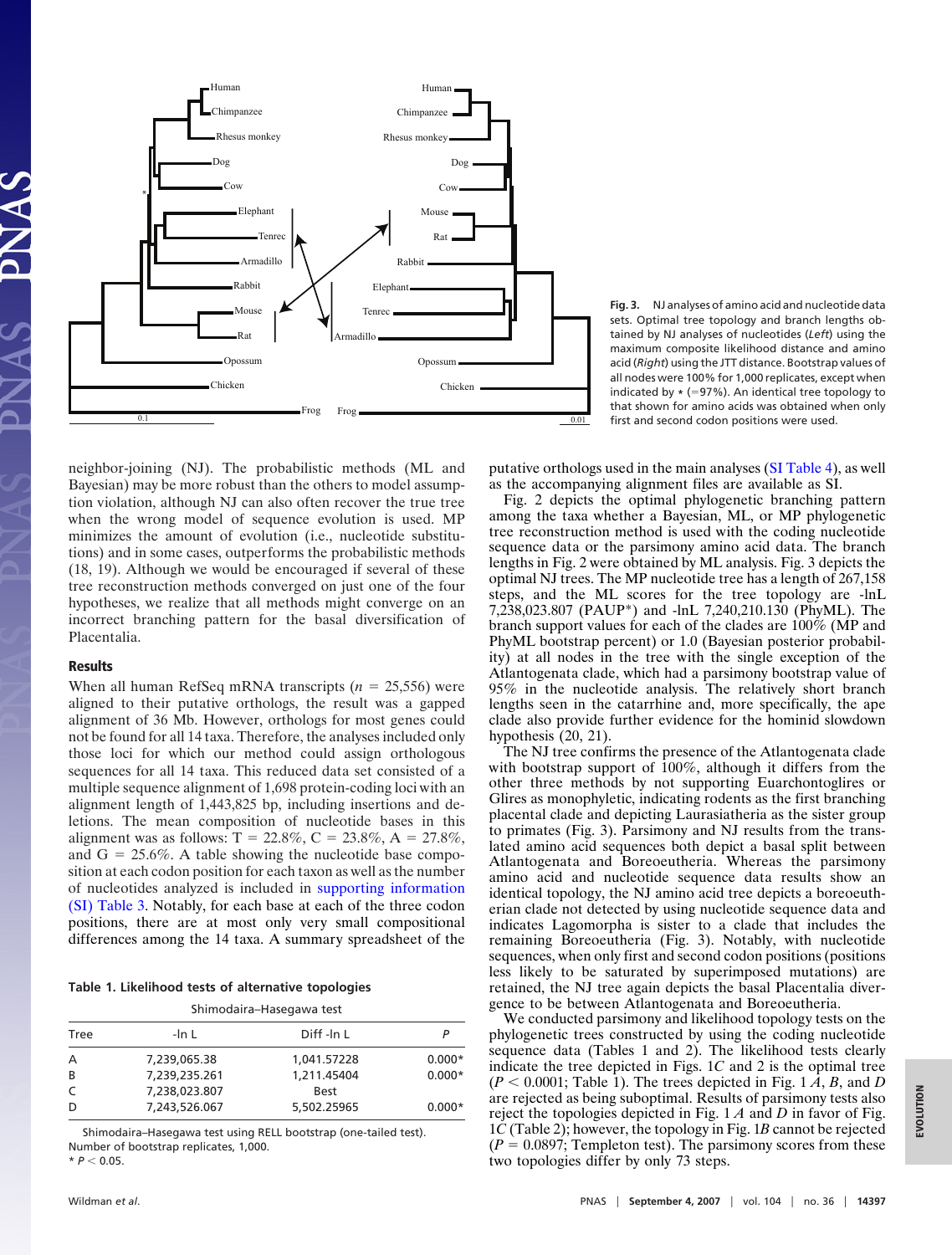#### **Table 2. Parsimony tests of alternative topologies**

| <b>Tree</b> | Length  | Kishino-Hasegawa test |           |        | Templeton test |                        |       |            |             |
|-------------|---------|-----------------------|-----------|--------|----------------|------------------------|-------|------------|-------------|
|             |         | <b>Difference</b>     | SD (diff) |        | D*             | Rank sums <sup>+</sup> | Ν     | z          | D‡          |
| A           | 267.548 | 390                   | 39.16432  | 9.958  | $< 0.0001*$    | 738,335                | 1,534 | $-9.9575$  | $<$ 0.0001* |
|             |         |                       |           |        |                | $-439.010$             |       |            |             |
| в           | 267.231 | 73                    | 43.02321  | .6968  | 0.0897         | 890.812                | 1.851 | $-1.6968$  | 0.0897      |
|             |         |                       |           |        |                | $-823,214$             |       |            |             |
| C           | 267.158 | <b>Best</b>           |           |        |                | <b>Best</b>            |       |            |             |
| D           | 268,181 | 1,023                 | 71.25951  | 14.356 | $< 0.0001*$    | 5,834,116.5            | 4,365 | $-14.4658$ | $<$ 0.0001* |
|             |         |                       |           |        |                | $-3,694,678.5$         |       |            |             |

\*Probability of getting a more extreme *T* value under the null hypothesis of no difference between the two trees (two-tailed test). Asterisked values in table indicate significant difference at  $P < 0.05$ .

†Wilcoxon signed-ranks test statistic is the smaller of the absolute values of the two rank sums.

‡Approximate probability of getting a more extreme test statistic under the null hypothesis of no difference between the two trees (two-tailed test). Asterisked values in table indicate significant difference at  $P < 0.05$ .

## **Discussion**

Our data set of 1,698 protein-encoding loci contained putative orthologous sequences from every one of the genomes of the 12 chosen mammal species plus the chicken and frog outgroups. The detection of orthologs among such a wide range of vertebrate taxa suggests this data set represents relatively slowly evolving DNA capable of revealing the ancient branching order of Placentalia. We found that Afrotheria and Xenarthra form a sister group (i.e., Atlantogenata) to a clade comprising Euarchontoglires and Laurasiatheria (i.e., Boreoeutheria) when MP, ML, or Bayesian approaches are used. The NJ approach also depicts an Atlantogenatan clade whether amino acid or nucleotide sequences are used to infer the tree; however, the NJ tree based on nucleotide sequences is alone in depicting a basal separation of Rodentia (murids) from all other placental mammals. The differences between this nucleotide NJ tree topology compared with MP/ML/Bayesian tree topology and also the amino acid NJ tree topology suggests methodological failure of at least one of these methods. In terms of either parsimony or likelihood criteria, the topology tests we conducted strongly reject the nucleotide NJ tree. The high bootstrap support for the MP/ML/Bayesian (Fig. 2) but also for the NJ nucleotide tree (Fig. 3) further indicates that one or the other treereconstruction approaches is inappropriate for the data and produces an incorrect tree because of systematic error (22–26).

The main biases that can cause systematic error in tree reconstruction are nucleotide compositional bias, long-branch attraction, and heterotachy (22, 24). Compositional bias has been shown to affect phylogeny reconstruction such that subsets of unrelated species that have converged on similar nucleotide compositions are grouped together erroneously. In a phylogenomic study of yeast orthologs (27), compositional bias was shown to lead to inconsistency in distance methods but not ML. In the present data set, compositional bias does not appear to be a problem, because the nucleotide compositions are similar among the taxa sampled. Especially noteworthy is this compositional similarity is manifested at each of the three codon positions [\(SI Table 3\)](http://www.pnas.org/cgi/content/full/0704342104/DC1). Nonetheless, we removed third codon positions from parsimony analysis, because third positions are more likely the source of homoplastic substitutions that can cause long-branch attraction.

Long-branch attraction is a classic phylogenetic problem that incorrectly unites long branches together in a clade (28). It is a particular problem in MP, which fails to correct for parallel changes on long branches (25, 26). Long-branch attraction can cause systematic error in all methods used in this study, but there are data that suggest adding more taxa can break up long branches, reducing the probability of error (29). Interestingly, an NJ analysis of the Murphy *et al.* (9) data set composed of 44

mammalian taxa detected, as in the original study, an Afrotherian clade as sister to all other placental mammals (*[SI Text](http://www.pnas.org/cgi/content/full/0704342104/DC1)*), rather than the rodent first separation detected by the nucleotide NJ analysis (all codon positions) performed in this study. The tree topology also shows a monophyletic Glires and Euarchontoglires. To so analyze the Murphy data set by NJ demonstrates long-branch attraction effect gets drastically reduced by denser taxon sampling (which breaks up the rodent long branch). Indeed, if the NJ analysis of the Murphy data set includes only the taxa represented in this study, a ''rodent first'' topology is once again recovered. The present study sampled more taxa than other recent mammalian phylogenomic studies (4, 6) and is therefore less likely to be affected by the long-branch attraction problem. This point is borne out by the finding that our data set recovered identical topologies to those reported by Huttley *et al.* (6) and Cannarrozzi *et al.* (4) when we limited our data to include only the taxa in those studies (see *[SI Text](http://www.pnas.org/cgi/content/full/0704342104/DC1)*). Furthermore, the parsimony nucleotide results were obtained by using only first and second codon positions, which are less subject to the parallel changes that contribute to the long-branch attraction problem, and the topology obtained was identical to that recovered when MP was applied to the translated amino acid sequences (which also reduces the likelihood of erroneously identifying homoplasies as synapomorphies).

Variation in substitution rate at a single base or amino acid position over evolutionary time is referred to as heterotachy and can result in phylogenetic artifacts (30, 31). Errors resulting from heterotachy are difficult to detect with the methods we used; however, it has been shown that MP methods are sometimes less sensitive to heterotachy than are the probabilistic ML and Bayesian techniques (19), and in this study, results were congruent among these three methods. Nevertheless, further investigation of the cladistic relationships among mammals is now possible, because more eutherian genomes are available (e.g., platypus, cat, horse, bat, galago, treeshrew, and guinea pig). The availability of these genomes will allow further testing of the Atlantogenata/Boreoeutheria split and, within Boreoeutheria, the Glires hypothesis depicted in the majority of analyses in this study.

In our view, the weight of evidence now points to a sister group relationship between Atlantogenata and Boreoeutheria, and a clear scenario of biogeographic diversification emerges (Fig. 4). In this scenario, the placental mammals would have been subdivided into two lineages when the spreading Tethyan seaway widely separated Gondwana in the south from Laurasia in the north during the Cretaceous (32, 33). This process divided the initial members of the clades Boreoeutheria in the north from their southern atlantogenatan counterparts. Also, later in the Cretaceous, the disconnection of the African and South Amer-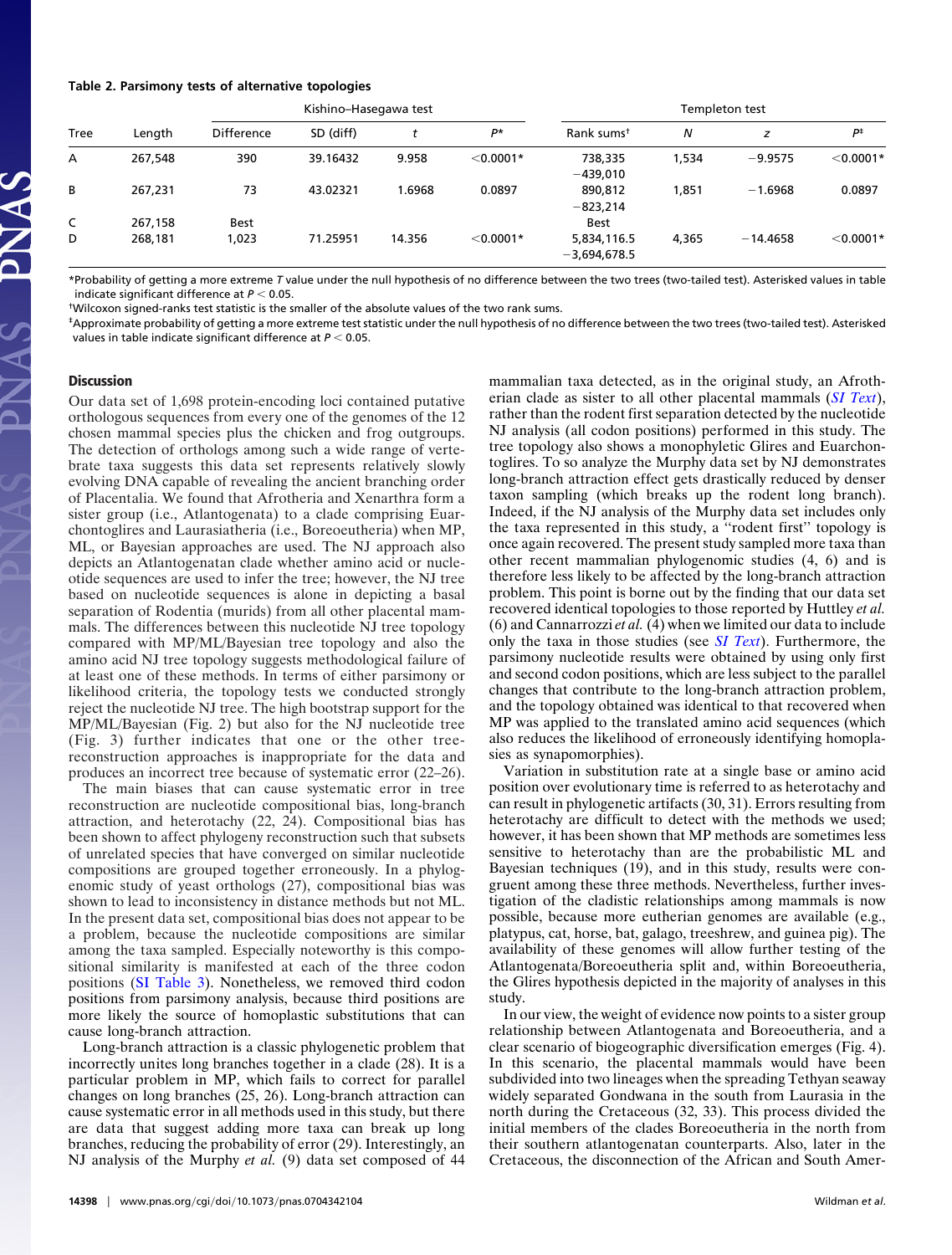

**Fig. 4.** Plate tectonics explain the diversification of the major placental clades. The most parsimonious reconstruction of placental mammalian diversification, given the phylogenetic findings (i.e., Fig. 2), is depicted. The four major clades of placental mammals are Afrotheria (represented by elephant), Xenarthra (represented by armadillo), Laurasiatheria (represented by cow), and Euarchontoglires (represented by monkey). (*A*) Eutheria originated on the supercontinent of Pangaea during the Jurassic. At this time, the four placental clades had not diverged from each other. (*B*) The initial split between placental clades occurred during the Creataceous when Gondwana and the northern continent of Laurasia became widely divided. This separated the southern mammalian clade Atlantogenata (Afrotheria and Xenarthra) from the northern clade Boreoeutheria (Laurasiatheria and Euarchontoglires). (*C*) In the south, the late Cretaceous separation of Africa and South America is coincident with the divergence of Afrotheria and Xenarthra. The separation of Laurasiatheria and Euarchontoglires also occurred in the north, and diversification among placental mammalian orders was complete by the early Cenozoic. Maps are adapted from ref. 53.

ican landmasses  $\approx$  100 million years ago would have resulted in vicariance within Atlantogenata. This vicariant separation resulted in the clades Afrotheria in Africa and Xenarthra in South America. The mode of diversification between Laurasiatheria

and Euarchontoglires remains murky, and it is unclear whether this was primarily because of vicariance between North America and Eurasia, some other vicariant event, or dispersal. Some remarkably similar morphological features that have emerged among the mammalian clades in the different geographic areas led previous workers to group divergent taxa together in polyphyletic assemblages (e.g., ungulates) based on convergent evolution of hoofs or to assume that features emerged only once (e.g., the variant types of gross anatomy in the placenta). With the availability of the mammalian genome sequences ever accumulating, it is now possible to design and test phylogenetic hypotheses about the genetic underpinnings of these and other important aspects of mammalian phenotypes.

## **Materials and Methods**

Details of analysis parameters and settings are available in *[SI](http://www.pnas.org/cgi/content/full/0704342104/DC1) [Text](http://www.pnas.org/cgi/content/full/0704342104/DC1)*.

**Data Composition.** Orthology extraction and multiple sequence alignment were performed by using Online Codon-Preserved Alignment Tool (OCPAT), an in-house-developed tool that combines the BLAST (34) and Clustal (35) algorithms and preserves the correct protein coding reading frame in all taxa aligned. The tool is available at http://homopan.wayne.edu/Pise/ ocpat.html. Details of the analysis pipeline are provided at http://homopan.wayne.edu/ocpat/index.html (54). Taxa included in the study were *Homo sapiens* (human) (36), *Pan troglodytes* (chimpanzee) (37), *Macaca mulatta* (Rhesus monkey) (38), *Mus musculus* (mouse) (39), *Rattus norvegicus* (rat) (40), *Oryctolagus cuniculus* (rabbit), *Canis familiaris* (dog) (41), *Bos taurus* (cow), *Dasypus novemcinctus* (armadillo), *Loxodonta africana* (African elephant), *Echinops telfairi* (tenrec), *Monodelphis domestica* (gray short-tailed opossum) (42), *Gallus gallus* (chicken) (43), and *Xenopus tropicalis* (Western clawed frog). For the analysis, all data we used were updated at the end of August 2006. *Ornithorhynchus anatinus* (platypus) and other recently completed draft genomes were not included. Nucleotide composition was calculated by using MEGA 4.0 (44).

**Phylogenetic Analyses. ML analysis.** ML analyses were conducted in PAUP\* Ver. 4.0b10 (45) by using Model settings determined by the program ModelTest Ver. 3.7 (46), as chosen by Akaike Information Criterion (AIC). These settings correspond to the general time reversible  $(GTR) + \Gamma + I$  model with four rate categories. Assumed nucleotide frequencies were:  $A = 0.27630$ ,  $C = 0.24200$ ,  $G = 0.25440$ , and  $T = 0.22730$ . The assumed proportion of invariable sites  $= 0.3082$  and the distribution of rates at variable sites = gamma (discrete approximation) with a shape parameter ( $\alpha$ ) = 0.6954. Our heuristic analysis included 10 random sequence additions and tree-bisection-reconnection (TBR) tree searching. Complete settings are available in *[SI Text](http://www.pnas.org/cgi/content/full/0704342104/DC1)*. Additional analyses were conducted in a new beta version (3.0) of PhyML (47), which includes fast subtree pruning and regrafting (SPR) tree search (48). We first ran PhyML with an SPR search from 10 random starting trees and with GTR  $+ \Gamma + I$ model with four rate categories but without bootstrap. The proportion of invariant sites, shape parameter of the gamma distribution and GTR parameters were estimated from the data. Then, we performed a bootstrap analysis with 100 replicates by using BioNJ trees as starting points, SPR tree search, and the model parameter values estimated in the first run. All inferred trees (i.e., 10 with random starting trees and 100 with resampled data) were identical.

**Bayesian analysis.** The parallel MrBayes [Ver. 3.1.2 (49–51)] analysis was carried out by using the resources of the Computational Biology Service Unit from Cornell University (Ithaca, NY).

With 14 taxa and a concatenated sequence of 1,443,825 bases, the parallel processes ran for  $\approx$  1 week for 1 million generations